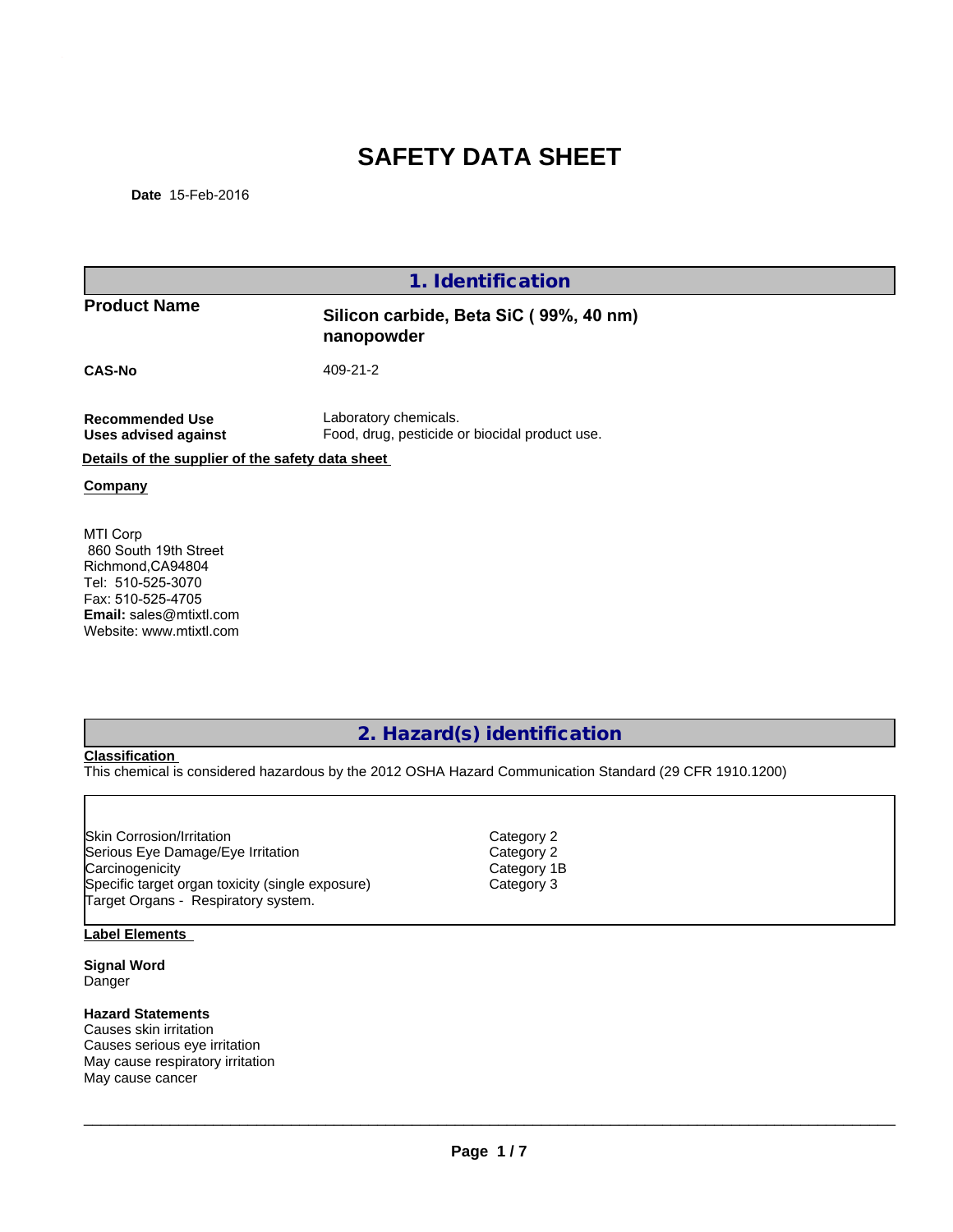

### **Precautionary Statements Prevention**

Obtain special instructions before use

Do not handle until all safety precautions have been read and understood

Use personal protective equipment as required

Wash face, hands and any exposed skin thoroughly after handling

Wear eye/face protection

Avoid breathing dust/fume/gas/mist/vapors/spray

Use only outdoors or in a well-ventilated area

### **Response**

IF exposed or concerned: Get medical attention/advice

### **Inhalation**

IF INHALED: Remove victim to fresh air and keep at rest in a position comfortable for breathing

### **Skin**

### **Eyes**

 $\_$  ,  $\_$  ,  $\_$  ,  $\_$  ,  $\_$  ,  $\_$  ,  $\_$  ,  $\_$  ,  $\_$  ,  $\_$  ,  $\_$  ,  $\_$  ,  $\_$  ,  $\_$  ,  $\_$  ,  $\_$  ,  $\_$  ,  $\_$  ,  $\_$  ,  $\_$  ,  $\_$  ,  $\_$  ,  $\_$  ,  $\_$  ,  $\_$  ,  $\_$  ,  $\_$  ,  $\_$  ,  $\_$  ,  $\_$  ,  $\_$  ,  $\_$  ,  $\_$  ,  $\_$  ,  $\_$  ,  $\_$  ,  $\_$  ,

### **Storage**

### **Disposal**

| <b>Skin</b>                                                                                                                     |                                           |          |
|---------------------------------------------------------------------------------------------------------------------------------|-------------------------------------------|----------|
| IF ON SKIN: Wash with plenty of soap and water                                                                                  |                                           |          |
| If skin irritation occurs: Get medical advice/attention                                                                         |                                           |          |
| Take off contaminated clothing and wash before reuse                                                                            |                                           |          |
| <b>Eyes</b>                                                                                                                     |                                           |          |
| IF IN EYES: Rinse cautiously with water for several minutes. Remove contact lenses, if present and easy to do. Continue rinsing |                                           |          |
| If eye irritation persists: Get medical advice/attention                                                                        |                                           |          |
| <b>Storage</b>                                                                                                                  |                                           |          |
| Store locked up                                                                                                                 |                                           |          |
| Store in a well-ventilated place. Keep container tightly closed                                                                 |                                           |          |
| <b>Disposal</b>                                                                                                                 |                                           |          |
| Dispose of contents/container to an approved waste disposal plant                                                               |                                           |          |
| Hazards not otherwise classified (HNOC)                                                                                         |                                           |          |
| None identified                                                                                                                 |                                           |          |
|                                                                                                                                 |                                           |          |
|                                                                                                                                 |                                           |          |
|                                                                                                                                 |                                           |          |
|                                                                                                                                 | 3. Composition/Information on Ingredients |          |
|                                                                                                                                 |                                           |          |
| Component                                                                                                                       | <b>CAS-No</b>                             | Weight % |
|                                                                                                                                 |                                           |          |
| Silicon carbide                                                                                                                 | 409-21-2                                  | $=100$   |

| If eye irritation persists: Get medical advice/attention          |                    |                                           |                                                                                                 |
|-------------------------------------------------------------------|--------------------|-------------------------------------------|-------------------------------------------------------------------------------------------------|
| <b>Storage</b>                                                    |                    |                                           |                                                                                                 |
| Store locked up                                                   |                    |                                           |                                                                                                 |
| Store in a well-ventilated place. Keep container tightly closed   |                    |                                           |                                                                                                 |
| <b>Disposal</b>                                                   |                    |                                           |                                                                                                 |
| Dispose of contents/container to an approved waste disposal plant |                    |                                           |                                                                                                 |
| <b>Hazards not otherwise classified (HNOC)</b><br>None identified |                    |                                           |                                                                                                 |
|                                                                   |                    |                                           |                                                                                                 |
|                                                                   |                    |                                           |                                                                                                 |
|                                                                   |                    |                                           |                                                                                                 |
|                                                                   |                    | 3. Composition/Information on Ingredients |                                                                                                 |
|                                                                   |                    |                                           |                                                                                                 |
| Component                                                         |                    | <b>CAS-No</b>                             | Weight %                                                                                        |
| Silicon carbide                                                   |                    | 409-21-2                                  | $=100$                                                                                          |
|                                                                   |                    |                                           |                                                                                                 |
|                                                                   |                    | 4. First-aid measures                     |                                                                                                 |
|                                                                   |                    |                                           |                                                                                                 |
| <b>General Advice</b>                                             |                    | If symptoms persist, call a physician.    |                                                                                                 |
|                                                                   |                    |                                           |                                                                                                 |
| <b>Eye Contact</b>                                                |                    |                                           | Rinse immediately with plenty of water, also under the eyelids, for at least 15 minutes. Get    |
|                                                                   | medical attention. |                                           |                                                                                                 |
|                                                                   |                    |                                           |                                                                                                 |
| <b>Skin Contact</b>                                               |                    |                                           | Wash off immediately with plenty of water for at least 15 minutes. If skin irritation persists, |
|                                                                   | call a physician.  |                                           |                                                                                                 |
|                                                                   |                    |                                           |                                                                                                 |
| <b>Inhalation</b>                                                 |                    |                                           | Remove to fresh air. If not breathing, give artificial respiration. Get medical attention if    |
|                                                                   | symptoms occur.    |                                           |                                                                                                 |
| Ingestion                                                         |                    |                                           | Clean mouth with water and drink afterwards plenty of water. Get medical attention if           |
|                                                                   | symptoms occur.    |                                           |                                                                                                 |
|                                                                   |                    |                                           |                                                                                                 |

 $\Box$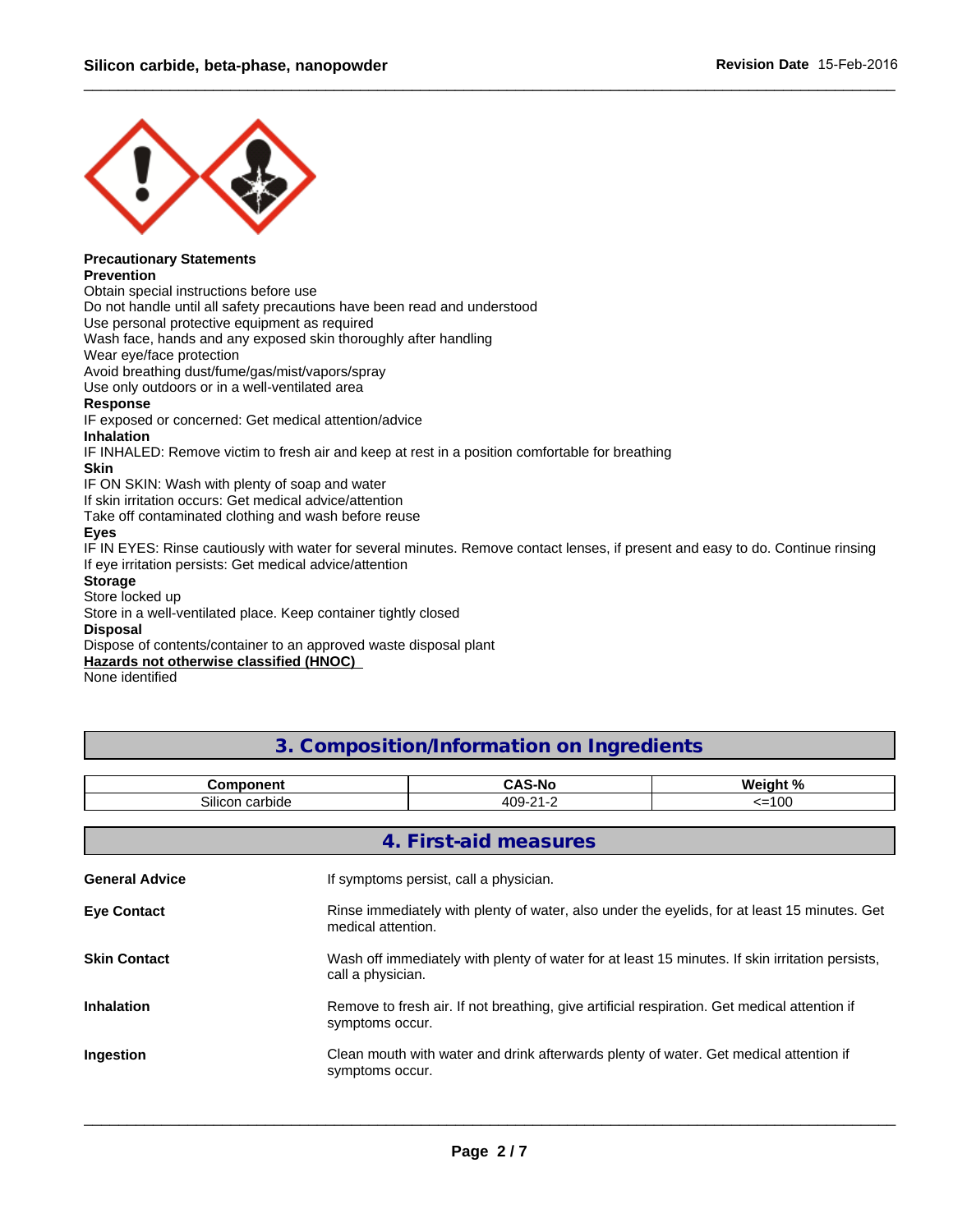| Silicon carbide, beta-phase, nanopowder<br>None reasonably foreseeable.<br>effects<br><b>Notes to Physician</b><br>Treat symptomatically<br>5. Fire-fighting measures<br><b>Suitable Extinguishing Media</b><br>Carbon dioxide (CO <sub>2</sub> ). Powder. Water spray. In case of major fire and large quantities:<br>Evacuate area. Fight fire remotely due to the risk of explosion.<br>No information available<br><b>Flash Point</b><br>No information available<br>Method -<br>No information available<br>No information available<br>Upper<br>No data available<br>No data available<br>Lower<br>Sensitivity to Mechanical Impact No information available<br><b>Sensitivity to Static Discharge</b><br>No information available<br>Specific Hazards Arising from the Chemical<br>Keep product and empty container away from heat and sources of ignition.<br>Carbon monoxide (CO). Carbon dioxide (CO <sub>2</sub> ). Silicon dioxide.<br><b>Protective Equipment and Precautions for Firefighters</b><br>As in any fire, wear self-contained breathing apparatus pressure-demand, MSHA/NIOSH (approved or equivalent) and full<br><b>Flammability</b><br>Instability<br><b>Physical hazards</b><br><b>Health</b><br>2<br>0<br>0<br>6. Accidental release measures<br>Ensure adequate ventilation. Use personal protective equipment as required. Avoid dust<br>formation.<br>Should not be released into the environment. See Section 12 for additional Ecological<br>Information.<br>Methods for Containment and Clean Sweep up and shovel into suitable containers for disposal. Keep in suitable, closed<br>containers for disposal.<br>7. Handling and storage<br>Wear personal protective equipment/face protection. Ensure adequate ventilation. Avoid<br>ingestion and inhalation. Avoid dust formation. Do not get in eyes, on skin, or on clothing.<br>Keep containers tightly closed in a dry, cool and well-ventilated place. |                                                            |  |                                  |
|----------------------------------------------------------------------------------------------------------------------------------------------------------------------------------------------------------------------------------------------------------------------------------------------------------------------------------------------------------------------------------------------------------------------------------------------------------------------------------------------------------------------------------------------------------------------------------------------------------------------------------------------------------------------------------------------------------------------------------------------------------------------------------------------------------------------------------------------------------------------------------------------------------------------------------------------------------------------------------------------------------------------------------------------------------------------------------------------------------------------------------------------------------------------------------------------------------------------------------------------------------------------------------------------------------------------------------------------------------------------------------------------------------------------------------------------------------------------------------------------------------------------------------------------------------------------------------------------------------------------------------------------------------------------------------------------------------------------------------------------------------------------------------------------------------------------------------------------------------------------------------------------------------------------------------------------------|------------------------------------------------------------|--|----------------------------------|
|                                                                                                                                                                                                                                                                                                                                                                                                                                                                                                                                                                                                                                                                                                                                                                                                                                                                                                                                                                                                                                                                                                                                                                                                                                                                                                                                                                                                                                                                                                                                                                                                                                                                                                                                                                                                                                                                                                                                                    |                                                            |  |                                  |
|                                                                                                                                                                                                                                                                                                                                                                                                                                                                                                                                                                                                                                                                                                                                                                                                                                                                                                                                                                                                                                                                                                                                                                                                                                                                                                                                                                                                                                                                                                                                                                                                                                                                                                                                                                                                                                                                                                                                                    |                                                            |  | <b>Revision Date 15-Feb-2016</b> |
|                                                                                                                                                                                                                                                                                                                                                                                                                                                                                                                                                                                                                                                                                                                                                                                                                                                                                                                                                                                                                                                                                                                                                                                                                                                                                                                                                                                                                                                                                                                                                                                                                                                                                                                                                                                                                                                                                                                                                    | Most important symptoms and                                |  |                                  |
|                                                                                                                                                                                                                                                                                                                                                                                                                                                                                                                                                                                                                                                                                                                                                                                                                                                                                                                                                                                                                                                                                                                                                                                                                                                                                                                                                                                                                                                                                                                                                                                                                                                                                                                                                                                                                                                                                                                                                    |                                                            |  |                                  |
|                                                                                                                                                                                                                                                                                                                                                                                                                                                                                                                                                                                                                                                                                                                                                                                                                                                                                                                                                                                                                                                                                                                                                                                                                                                                                                                                                                                                                                                                                                                                                                                                                                                                                                                                                                                                                                                                                                                                                    |                                                            |  |                                  |
|                                                                                                                                                                                                                                                                                                                                                                                                                                                                                                                                                                                                                                                                                                                                                                                                                                                                                                                                                                                                                                                                                                                                                                                                                                                                                                                                                                                                                                                                                                                                                                                                                                                                                                                                                                                                                                                                                                                                                    |                                                            |  |                                  |
|                                                                                                                                                                                                                                                                                                                                                                                                                                                                                                                                                                                                                                                                                                                                                                                                                                                                                                                                                                                                                                                                                                                                                                                                                                                                                                                                                                                                                                                                                                                                                                                                                                                                                                                                                                                                                                                                                                                                                    | <b>Unsuitable Extinguishing Media</b>                      |  |                                  |
|                                                                                                                                                                                                                                                                                                                                                                                                                                                                                                                                                                                                                                                                                                                                                                                                                                                                                                                                                                                                                                                                                                                                                                                                                                                                                                                                                                                                                                                                                                                                                                                                                                                                                                                                                                                                                                                                                                                                                    |                                                            |  |                                  |
|                                                                                                                                                                                                                                                                                                                                                                                                                                                                                                                                                                                                                                                                                                                                                                                                                                                                                                                                                                                                                                                                                                                                                                                                                                                                                                                                                                                                                                                                                                                                                                                                                                                                                                                                                                                                                                                                                                                                                    | <b>Autoignition Temperature</b><br><b>Explosion Limits</b> |  |                                  |
|                                                                                                                                                                                                                                                                                                                                                                                                                                                                                                                                                                                                                                                                                                                                                                                                                                                                                                                                                                                                                                                                                                                                                                                                                                                                                                                                                                                                                                                                                                                                                                                                                                                                                                                                                                                                                                                                                                                                                    |                                                            |  |                                  |
|                                                                                                                                                                                                                                                                                                                                                                                                                                                                                                                                                                                                                                                                                                                                                                                                                                                                                                                                                                                                                                                                                                                                                                                                                                                                                                                                                                                                                                                                                                                                                                                                                                                                                                                                                                                                                                                                                                                                                    |                                                            |  |                                  |
|                                                                                                                                                                                                                                                                                                                                                                                                                                                                                                                                                                                                                                                                                                                                                                                                                                                                                                                                                                                                                                                                                                                                                                                                                                                                                                                                                                                                                                                                                                                                                                                                                                                                                                                                                                                                                                                                                                                                                    | <b>Hazardous Combustion Products</b><br>protective gear.   |  |                                  |
|                                                                                                                                                                                                                                                                                                                                                                                                                                                                                                                                                                                                                                                                                                                                                                                                                                                                                                                                                                                                                                                                                                                                                                                                                                                                                                                                                                                                                                                                                                                                                                                                                                                                                                                                                                                                                                                                                                                                                    | <b>NFPA</b>                                                |  |                                  |
|                                                                                                                                                                                                                                                                                                                                                                                                                                                                                                                                                                                                                                                                                                                                                                                                                                                                                                                                                                                                                                                                                                                                                                                                                                                                                                                                                                                                                                                                                                                                                                                                                                                                                                                                                                                                                                                                                                                                                    |                                                            |  |                                  |
|                                                                                                                                                                                                                                                                                                                                                                                                                                                                                                                                                                                                                                                                                                                                                                                                                                                                                                                                                                                                                                                                                                                                                                                                                                                                                                                                                                                                                                                                                                                                                                                                                                                                                                                                                                                                                                                                                                                                                    | <b>Personal Precautions</b>                                |  |                                  |
|                                                                                                                                                                                                                                                                                                                                                                                                                                                                                                                                                                                                                                                                                                                                                                                                                                                                                                                                                                                                                                                                                                                                                                                                                                                                                                                                                                                                                                                                                                                                                                                                                                                                                                                                                                                                                                                                                                                                                    | <b>Environmental Precautions</b>                           |  |                                  |
|                                                                                                                                                                                                                                                                                                                                                                                                                                                                                                                                                                                                                                                                                                                                                                                                                                                                                                                                                                                                                                                                                                                                                                                                                                                                                                                                                                                                                                                                                                                                                                                                                                                                                                                                                                                                                                                                                                                                                    | Up                                                         |  |                                  |
|                                                                                                                                                                                                                                                                                                                                                                                                                                                                                                                                                                                                                                                                                                                                                                                                                                                                                                                                                                                                                                                                                                                                                                                                                                                                                                                                                                                                                                                                                                                                                                                                                                                                                                                                                                                                                                                                                                                                                    |                                                            |  |                                  |
|                                                                                                                                                                                                                                                                                                                                                                                                                                                                                                                                                                                                                                                                                                                                                                                                                                                                                                                                                                                                                                                                                                                                                                                                                                                                                                                                                                                                                                                                                                                                                                                                                                                                                                                                                                                                                                                                                                                                                    | <b>Handling</b>                                            |  |                                  |
|                                                                                                                                                                                                                                                                                                                                                                                                                                                                                                                                                                                                                                                                                                                                                                                                                                                                                                                                                                                                                                                                                                                                                                                                                                                                                                                                                                                                                                                                                                                                                                                                                                                                                                                                                                                                                                                                                                                                                    | <b>Storage</b>                                             |  |                                  |

Handling **Handling** Wear personal protective equipment/face protection. Ensure adequate ventilation. Avoid ingestion and inhalation. Avoid dust formation. Do not get in eyes, on skin, or on clothing. 6. Accidental release measures<br> **Ensure adequate ventilation.** Use personal protective equipment as required. Avoid dust<br>
formation.<br>
Should not be released into the environment. See Section 12 for additional Ecological<br>
I

## **Storage** Keep containers tightly closed in a dry, cool and well-ventilated place.

**Exposure Guidelines** 

 $\overline{a_1}$  ,  $\overline{a_2}$  ,  $\overline{a_3}$  ,  $\overline{a_4}$  ,  $\overline{a_5}$  ,  $\overline{a_6}$  ,  $\overline{a_7}$  ,  $\overline{a_8}$  ,  $\overline{a_9}$  ,  $\overline{a_9}$  ,  $\overline{a_9}$  ,  $\overline{a_9}$  ,  $\overline{a_9}$  ,  $\overline{a_9}$  ,  $\overline{a_9}$  ,  $\overline{a_9}$  ,  $\overline{a_9}$  ,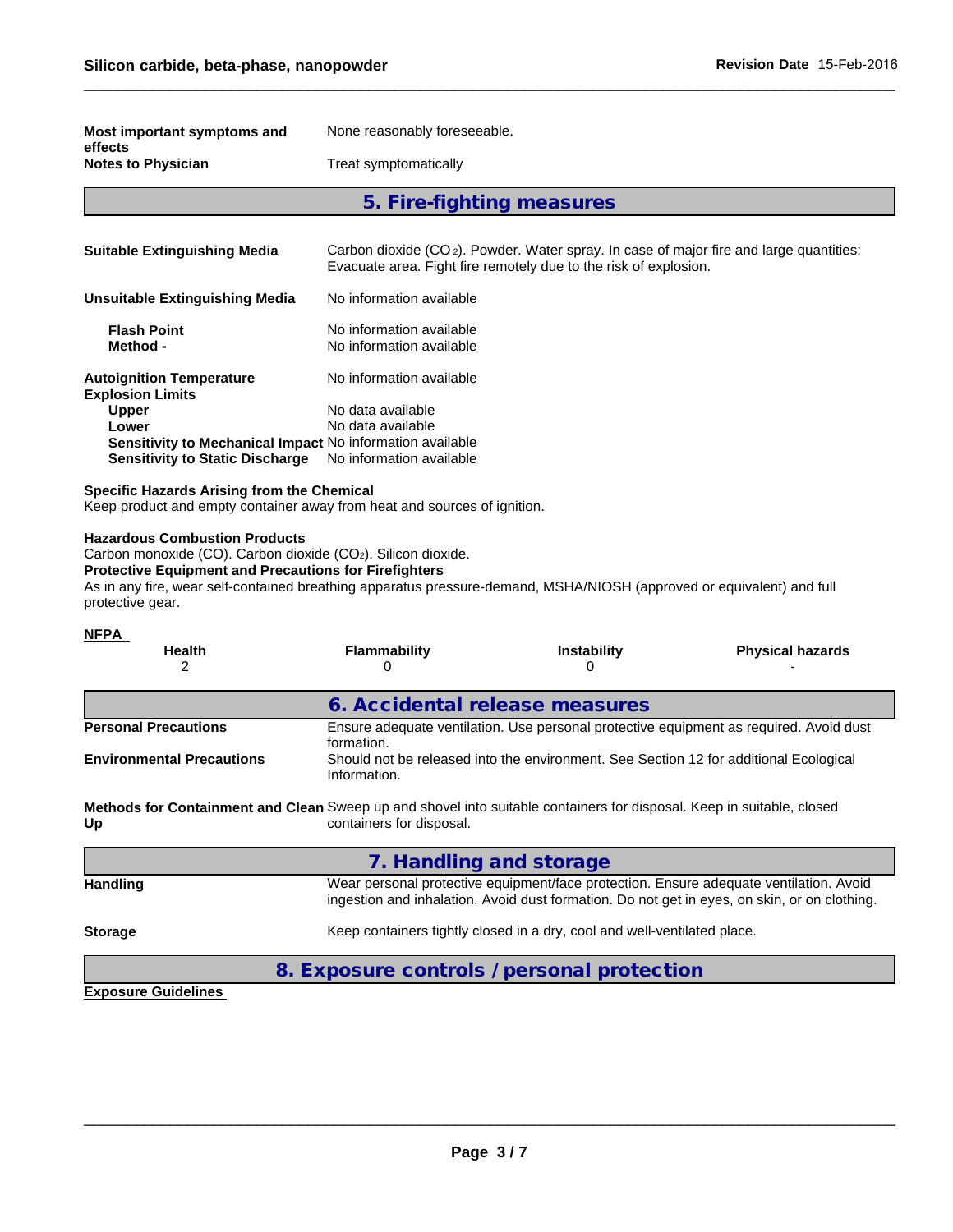| Component       | <b>ACGIH TLV</b>         | <b>OSHA PEL</b>                    | <b>NIOSH IDLH</b>        | <b>Mexico OEL (TWA)</b>  |
|-----------------|--------------------------|------------------------------------|--------------------------|--------------------------|
| Silicon carbide | TWA: $10 \text{ mg/m}^3$ | (Vacated) TWA: $10 \text{ mg/m}^3$ | TWA: $10 \text{ mg/m}^3$ | TWA: $10 \text{ ma/m}^3$ |
|                 | TWA: $3 \text{ mg/m}^3$  | (Vacated) TWA: $5 \text{ mg/m}^3$  | TWA: $5 \text{ mg/m}^3$  | TWA: 0.1 fiber/cm3       |
|                 | TWA: 0.1 fiber/cm3       | TWA: $15 \text{ ma/m}^3$           |                          | TWA: $3 \text{ ma/m}^3$  |
|                 |                          | TWA: $5 \text{ mg/m}^3$            |                          |                          |

### *Legend*

*ACGIH - American Conference of Governmental Industrial Hygienists OSHA - Occupational Safety and Health Administration NIOSH IDLH: NIOSH - National Institute for Occupational Safety and Health*

| <b>Engineering Measures</b>          | Ensure that eyewash stations and safety showers are close to the workstation location.                                                                                                                                                                  |
|--------------------------------------|---------------------------------------------------------------------------------------------------------------------------------------------------------------------------------------------------------------------------------------------------------|
| <b>Personal Protective Equipment</b> |                                                                                                                                                                                                                                                         |
| <b>Eye/face Protection</b>           | Wear appropriate protective eyeglasses or chemical safety goggles as described by<br>OSHA's eye and face protection regulations in 29 CFR 1910.133 or European Standard<br>EN166.                                                                       |
| Skin and body protection             | Wear appropriate protective gloves and clothing to prevent skin exposure.                                                                                                                                                                               |
| <b>Respiratory Protection</b>        | Follow the OSHA respirator regulations found in 29 CFR 1910.134 or European Standard<br>EN 149. Use a NIOSH/MSHA or European Standard EN 149 approved respirator if<br>exposure limits are exceeded or if irritation or other symptoms are experienced. |
| <b>Hygiene Measures</b>              | Handle in accordance with good industrial hygiene and safety practice.                                                                                                                                                                                  |
|                                      | 9. Physical and chemical properties                                                                                                                                                                                                                     |
| <b>Physical State</b>                | Solid                                                                                                                                                                                                                                                   |
| Appearance                           | Grey - Black                                                                                                                                                                                                                                            |
| Odor                                 | <b>Odorless</b>                                                                                                                                                                                                                                         |
| <b>Odor Threshold</b>                | No information available                                                                                                                                                                                                                                |
| nН                                   | No information available                                                                                                                                                                                                                                |

|                                         | 9. Physical and chemical properties        |
|-----------------------------------------|--------------------------------------------|
| <b>Physical State</b>                   | Solid                                      |
| Appearance                              | Grey - Black                               |
| Odor                                    | Odorless                                   |
| <b>Odor Threshold</b>                   | No information available                   |
| рH                                      | No information available                   |
| <b>Melting Point/Range</b>              | 2700 °C / 4892 °F                          |
| <b>Boiling Point/Range</b>              | No information available                   |
| <b>Flash Point</b>                      | No information available                   |
| <b>Evaporation Rate</b>                 | Not applicable                             |
| <b>Flammability (solid,gas)</b>         | No information available                   |
| <b>Flammability or explosive limits</b> |                                            |
| <b>Upper</b>                            | No data available                          |
| Lower                                   | No data available                          |
| <b>Vapor Pressure</b>                   | No information available                   |
| <b>Vapor Density</b>                    | Not applicable                             |
| <b>Specific Gravity</b>                 | $3.16$ g/cm $3$                            |
| <b>Solubility</b>                       | No information available                   |
| Partition coefficient; n-octanol/water  | No data available                          |
| <b>Autoignition Temperature</b>         | No information available                   |
| <b>Decomposition Temperature</b>        | No information available                   |
| <b>Viscosity</b>                        | Not applicable                             |
| <b>Molecular Formula</b>                | <b>SiC</b>                                 |
| <b>Molecular Weight</b>                 | 40.10                                      |
|                                         |                                            |
|                                         | 10. Stability and reactivity               |
|                                         |                                            |
| <b>Reactive Hazard</b>                  | None known, based on information available |
| <b>Stability</b>                        | Stable under normal conditions.            |
|                                         |                                            |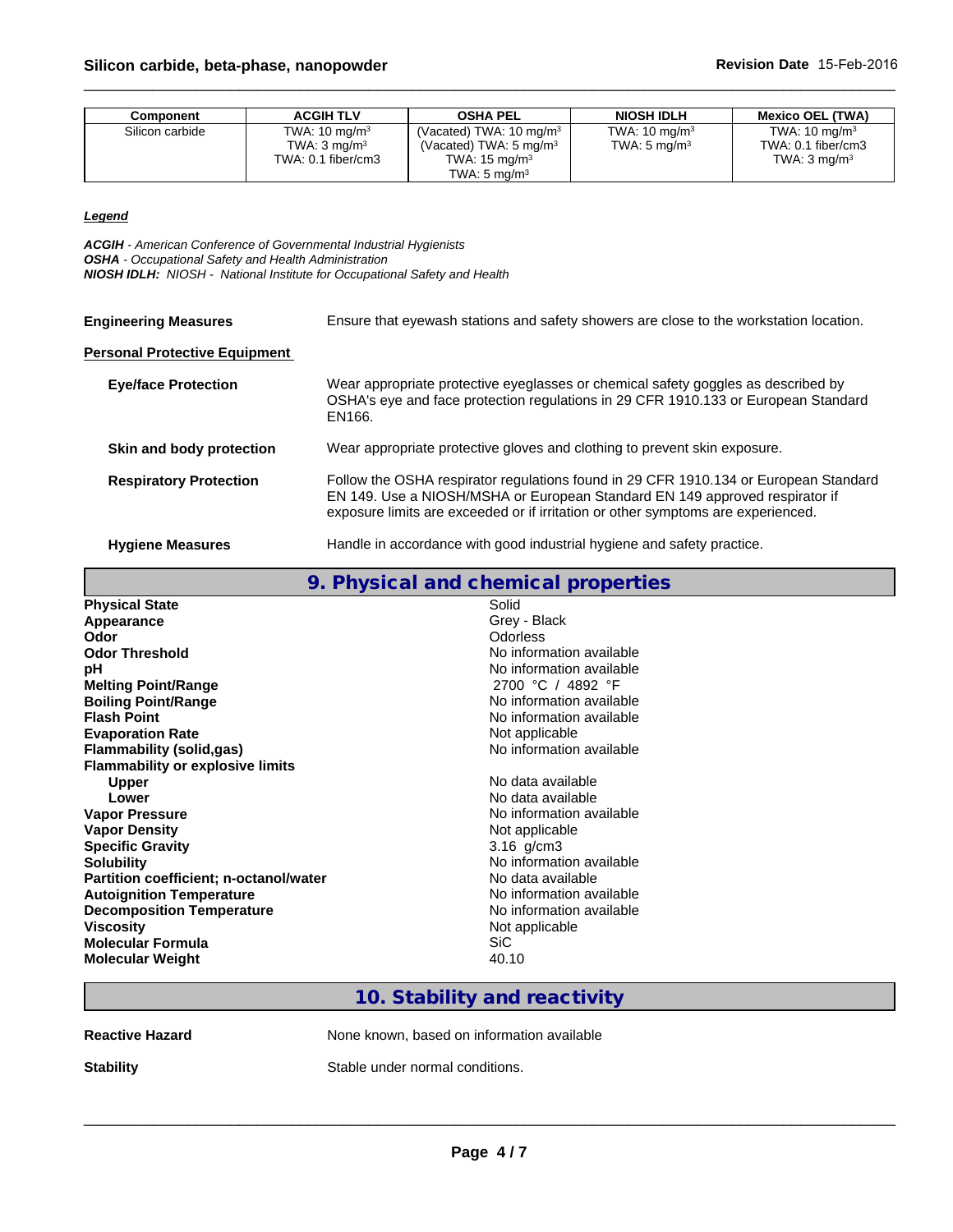| Silicon carbide, beta-phase, nanopowder                                               |               |                                                                                              |                               |              |             | Date | 15-Feb-2016   |
|---------------------------------------------------------------------------------------|---------------|----------------------------------------------------------------------------------------------|-------------------------------|--------------|-------------|------|---------------|
| <b>Conditions to Avoid</b>                                                            |               | Incompatible products.                                                                       |                               |              |             |      |               |
| <b>Incompatible Materials</b>                                                         |               | Oxidizing agent                                                                              |                               |              |             |      |               |
|                                                                                       |               | Hazardous Decomposition Products Carbon monoxide (CO), Carbon dioxide (CO2), Silicon dioxide |                               |              |             |      |               |
| <b>Hazardous Polymerization</b>                                                       |               | Hazardous polymerization does not occur.                                                     |                               |              |             |      |               |
| <b>Hazardous Reactions</b>                                                            |               | None under normal processing.                                                                |                               |              |             |      |               |
|                                                                                       |               |                                                                                              | 11. Toxicological information |              |             |      |               |
| <b>Acute Toxicity</b>                                                                 |               |                                                                                              |                               |              |             |      |               |
| <b>Product Information</b>                                                            |               |                                                                                              |                               |              |             |      |               |
| <b>Component Information</b><br><b>Toxicologically Synergistic</b><br><b>Products</b> |               | No information available                                                                     |                               |              |             |      |               |
|                                                                                       |               | Delayed and immediate effects as well as chronic effects from short and long-term exposure   |                               |              |             |      |               |
| <b>Irritation</b>                                                                     |               | No information available                                                                     |                               |              |             |      |               |
| <b>Sensitization</b>                                                                  |               | No information available                                                                     |                               |              |             |      |               |
| <b>Carcinogenicity</b>                                                                |               | The table below indicates whether each agency has listed any ingredient as a carcinogen.     |                               |              |             |      |               |
| <b>Component</b>                                                                      | <b>CAS-No</b> | <b>IARC</b>                                                                                  | <b>NTP</b>                    | <b>ACGIH</b> | <b>OSHA</b> |      | <b>Mexico</b> |
|                                                                                       |               |                                                                                              |                               |              |             |      |               |

| <b>Component</b>                                                       | <b>CAS-No</b> | <b>IARC</b>                                            | <b>NTP</b>                 | <b>ACGIH</b>                                                                                                                                                                                                                                                                                                                                         | <b>OSHA</b> | <b>Mexico</b> |
|------------------------------------------------------------------------|---------------|--------------------------------------------------------|----------------------------|------------------------------------------------------------------------------------------------------------------------------------------------------------------------------------------------------------------------------------------------------------------------------------------------------------------------------------------------------|-------------|---------------|
| Silicon carbide                                                        | 409-21-2      | Group 2A                                               | Not listed                 | A2                                                                                                                                                                                                                                                                                                                                                   | x           | A2            |
| IARC (International Agency for Research on Cancer)<br>Hygienists)      |               | ACGIH: (American Conference of Governmental Industrial |                            | IARC (International Agency for Research on Cancer)<br>Group 1 - Carcinogenic to Humans<br>Group 2A - Probably Carcinogenic to Humans<br>Group 2B - Possibly Carcinogenic to Humans<br>A1 - Known Human Carcinogen<br>A2 - Suspected Human Carcinogen<br>A3 - Animal Carcinogen<br>ACGIH: (American Conference of Governmental Industrial Hygienists) |             |               |
| <b>Mutagenic Effects</b>                                               |               | No information available                               |                            |                                                                                                                                                                                                                                                                                                                                                      |             |               |
| <b>Reproductive Effects</b>                                            |               | No information available.                              |                            |                                                                                                                                                                                                                                                                                                                                                      |             |               |
| <b>Developmental Effects</b>                                           |               | No information available.                              |                            |                                                                                                                                                                                                                                                                                                                                                      |             |               |
| <b>Teratogenicity</b>                                                  |               | No information available.                              |                            |                                                                                                                                                                                                                                                                                                                                                      |             |               |
| <b>STOT - single exposure</b><br><b>STOT - repeated exposure</b>       |               | <b>Respiratory system</b><br>None known                |                            |                                                                                                                                                                                                                                                                                                                                                      |             |               |
| <b>Aspiration hazard</b>                                               |               | No information available                               |                            |                                                                                                                                                                                                                                                                                                                                                      |             |               |
| Symptoms / effects, both acute and No information available<br>delayed |               |                                                        |                            |                                                                                                                                                                                                                                                                                                                                                      |             |               |
| <b>Endocrine Disruptor Information</b>                                 |               | No information available                               |                            |                                                                                                                                                                                                                                                                                                                                                      |             |               |
| <b>Other Adverse Effects</b>                                           |               |                                                        |                            | The toxicological properties have not been fully investigated.                                                                                                                                                                                                                                                                                       |             |               |
|                                                                        |               |                                                        | 12. Ecological information |                                                                                                                                                                                                                                                                                                                                                      |             |               |
| <b>Ecotoxicity</b>                                                     |               |                                                        |                            |                                                                                                                                                                                                                                                                                                                                                      |             |               |
| <b>Persistence and Degradability</b>                                   |               | Insoluble in water                                     |                            |                                                                                                                                                                                                                                                                                                                                                      |             |               |
|                                                                        |               |                                                        |                            |                                                                                                                                                                                                                                                                                                                                                      |             |               |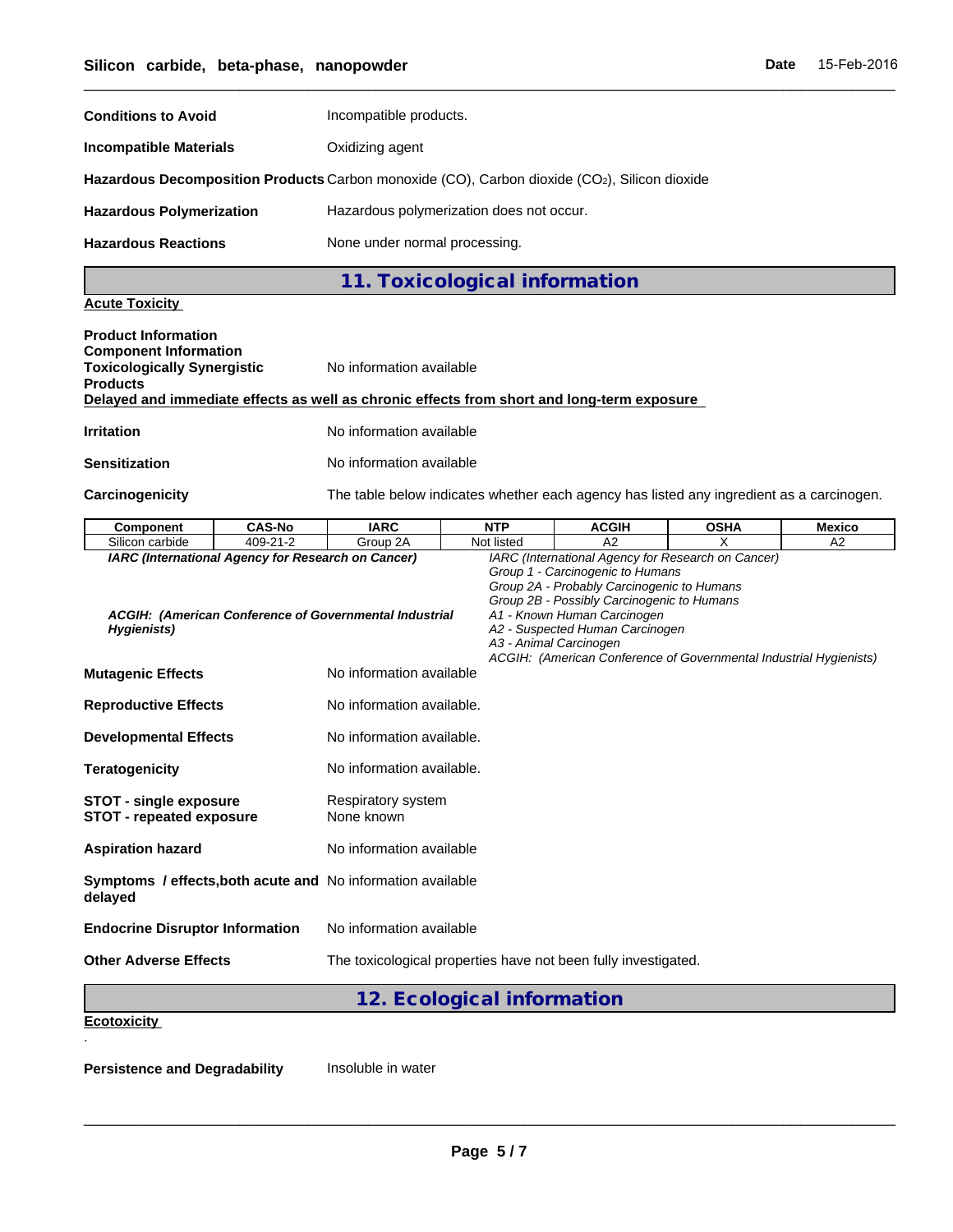| Silicon carbide, beta-phase, nanopowder                    |                                                                  |                             |                                                                                                                                                                                                                                                                       | <b>Date</b> | 15-Feb-2016                                  |
|------------------------------------------------------------|------------------------------------------------------------------|-----------------------------|-----------------------------------------------------------------------------------------------------------------------------------------------------------------------------------------------------------------------------------------------------------------------|-------------|----------------------------------------------|
| <b>Bioaccumulation/ Accumulation</b>                       |                                                                  | No information available.   |                                                                                                                                                                                                                                                                       |             |                                              |
| <b>Mobility</b>                                            |                                                                  |                             | Is not likely mobile in the environment due its low water solubility.                                                                                                                                                                                                 |             |                                              |
|                                                            |                                                                  | 13. Disposal considerations |                                                                                                                                                                                                                                                                       |             |                                              |
| <b>Waste Disposal Methods</b>                              |                                                                  |                             | Chemical waste generators must determine whether a discarded chemical is classified as a<br>hazardous waste. Chemical waste generators must also consult local, regional, and<br>national hazardous waste regulations to ensure complete and accurate classification. |             |                                              |
|                                                            |                                                                  | 14. Transport information   |                                                                                                                                                                                                                                                                       |             |                                              |
| <u>DOT</u><br><b>TDG</b><br><b>IATA</b><br><b>IMDG/IMO</b> | Not regulated<br>Not regulated<br>Not regulated<br>Not regulated |                             |                                                                                                                                                                                                                                                                       |             |                                              |
|                                                            |                                                                  | 15. Regulatory information  |                                                                                                                                                                                                                                                                       |             |                                              |
| <b>United States of America Inventory</b>                  |                                                                  |                             |                                                                                                                                                                                                                                                                       |             |                                              |
| Component                                                  | <b>CAS-No</b>                                                    | <b>TSCA</b>                 | <b>TSCA Inventory notification -</b><br><b>Active/Inactive</b>                                                                                                                                                                                                        |             | <b>TSCA - EPA Regulatory</b><br><b>Flags</b> |

### **United States of America Inventory**

| Component       | <b>CAS-No</b> | <b>TSCA</b> | <b>TOO A.I.</b><br>Inventory notification -<br><b>Active/Inactive</b> | <b>TSCA</b><br><b>EPA Requiatory</b><br><b>Flags</b> |
|-----------------|---------------|-------------|-----------------------------------------------------------------------|------------------------------------------------------|
| Silicon carbide | 409-21-2      |             | <b>CTIVE</b><br>AC.                                                   |                                                      |

### **Legend:**

### **International Inventories**

| <b>TSCA</b> - Toxic Substances Control Act, (40 CFR Part 710)<br>X - Listed<br>'-' - Not Listed                                 |                           |                  |             |                                       |                   |                  |                  |                   |                         |  |
|---------------------------------------------------------------------------------------------------------------------------------|---------------------------|------------------|-------------|---------------------------------------|-------------------|------------------|------------------|-------------------|-------------------------|--|
| <b>TSCA 12(b)</b> - Notices of Export                                                                                           | Not applicable            |                  |             |                                       |                   |                  |                  |                   |                         |  |
|                                                                                                                                 |                           |                  |             |                                       |                   |                  |                  |                   |                         |  |
|                                                                                                                                 |                           |                  |             |                                       |                   |                  |                  |                   |                         |  |
| <b>International Inventories</b>                                                                                                |                           |                  |             |                                       |                   |                  |                  |                   |                         |  |
| Canada (DSL/NDSL), Europe (EINECS/ELINCS/NLP), Philippines (PICCS), Japan (ENCS), Australia (AICS), China (IECSC), Korea (ECL). |                           |                  |             |                                       |                   |                  |                  |                   |                         |  |
|                                                                                                                                 |                           |                  |             |                                       |                   |                  |                  |                   |                         |  |
| Component<br>Silicon carbide                                                                                                    | <b>CAS-No</b><br>409-21-2 | <b>DSL</b><br>X. | <b>NDSL</b> | <b>EINECS</b><br>  206-991-8 <b> </b> | <b>PICCS</b><br>X | <b>ENCS</b><br>X | <b>AICS</b><br>X | <b>IECSC</b><br>X | <b>KECL</b><br>KE-31031 |  |

### **U.S. Federal Regulations**

| SARA 313                                                       | Not applicable       |                                                             |              |                 |                     |  |  |  |
|----------------------------------------------------------------|----------------------|-------------------------------------------------------------|--------------|-----------------|---------------------|--|--|--|
| SARA 311/312 Hazard Categories                                 |                      | See section 2 for more information                          |              |                 |                     |  |  |  |
| <b>CWA (Clean Water Act)</b>                                   |                      | Not applicable                                              |              |                 |                     |  |  |  |
| Clean Air Act                                                  |                      | Not applicable                                              |              |                 |                     |  |  |  |
| <b>OSHA</b> - Occupational Safety and<br>Health Administration | Not applicable       |                                                             |              |                 |                     |  |  |  |
| CERCLA                                                         | Not applicable       |                                                             |              |                 |                     |  |  |  |
| <b>California Proposition 65</b>                               |                      | This product does not contain any Proposition 65 chemicals. |              |                 |                     |  |  |  |
| U.S. State Right-to-Know<br>Regulations                        |                      |                                                             |              |                 |                     |  |  |  |
| <b>Component</b>                                               | <b>Massachusetts</b> | <b>New Jersey</b>                                           | Pennsylvania | <b>Illinois</b> | <b>Rhode Island</b> |  |  |  |
| Silicon carbide                                                | X                    | Χ                                                           | Χ            | Χ               | X                   |  |  |  |

## **Regulations**

| .                              |                                    |                        |                 |                 |                          |
|--------------------------------|------------------------------------|------------------------|-----------------|-----------------|--------------------------|
| onent<br>$. \n\rightharpoonup$ | <b>Anucatte</b><br>aaunuacua<br>wo | . Jersev<br><b>New</b> | nsvlvania<br>מט | <b>Illinois</b> | . .<br>e Island<br>knoae |
| ~…<br>carbide<br>Silicor       |                                    |                        |                 |                 |                          |